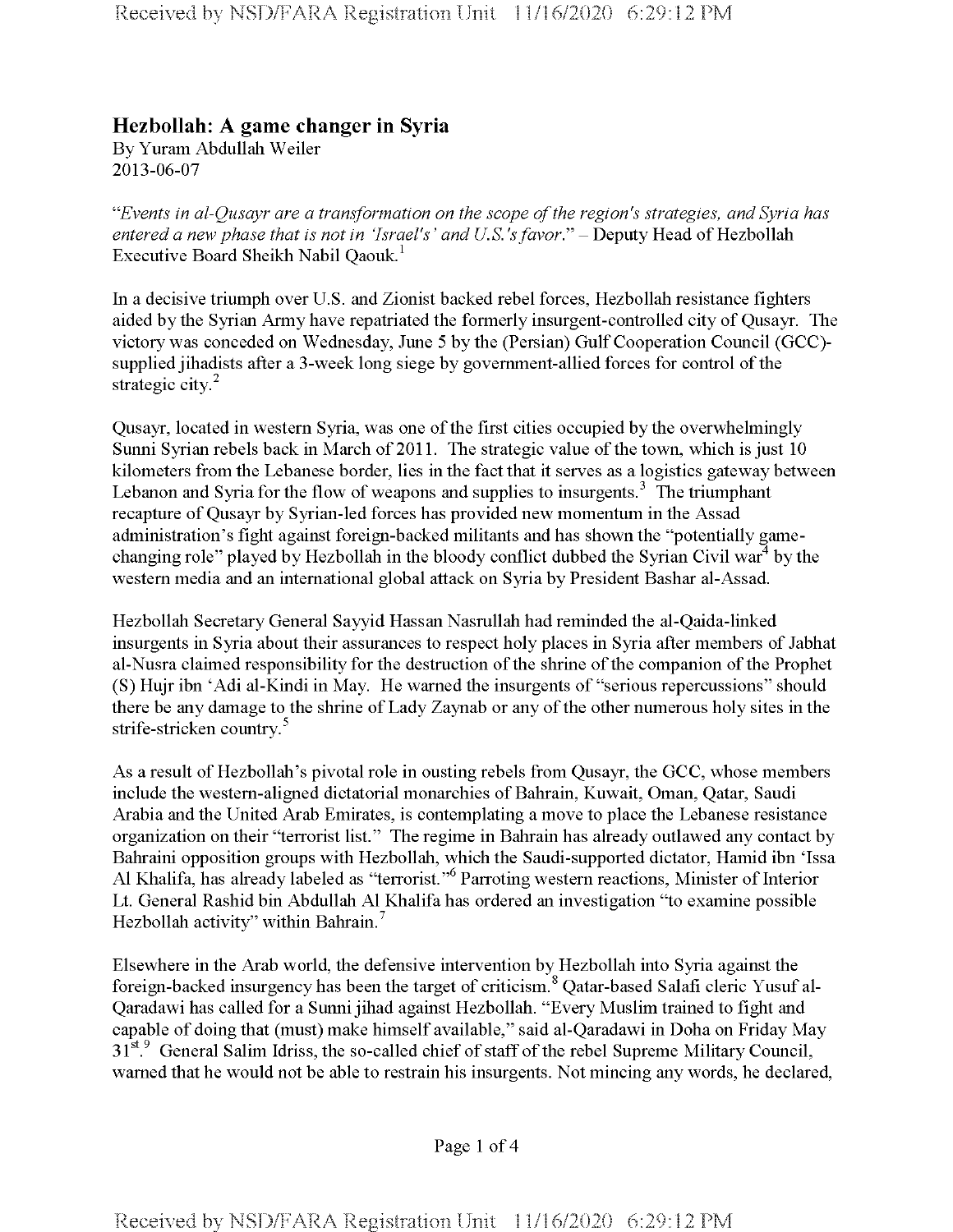"We will chase Hezbollah to hell." Even moderate clerics from the Muslim Scholars Association of Lebanon are now calling upon followers to aid the Syrian insurgency.<sup>10</sup>

The reaction in the west was predictable. Defense Minister Moshe Ya'alon said "Israel" would not respond to Hezbollah's engagement in Syria "as long as it doesn't hurt our interest – such as transfer of advanced weapons, missiles, chemical weapons ... or escalating the theater,"<sup>11</sup> which is not surprising considering the stunning defeat Hezbollah inflicted upon the Zionists in 2006. UN Envoy to Syria Lakhdar Brahimi indicated that the peace talks scheduled for mid- June in Geneva have now been postponed until July.<sup>12</sup> British Prime Minister David Cameron is now pushing to allow the direct arming of the Syrian rebels despite fears by MPs of an Iraq replay scenario.<sup>13</sup> White House Press Secretary Jay Carney said, "We remain very concerned, and we condemn in the strongest possible terms the Assad regime's assault on Qusayr. ... It is clear that the regime is unable to contest the opposition's control of a place like Qusayr on their own, and that is why they are dependent on Hezbollah and Iran to do their work for them."<sup>14</sup>

What Mr. Carney and most westerners fail, or perhaps refuse, to grasp is the strategic significance of Hezbollah's defensive mission in Syria, and the plurality of support  $-70\%$ according to NATO data – enjoyed by the al-Assad government.<sup>15</sup> "With Bashar al-Assad's regime on the brink of collapse," writes one U.S. scholar associated with the influential Council on Foreign Relations, Hezbollah has entered into Syria over fears that it "stands to lose a close ally." The same scholar goes on to make the absurd charge that the resistance movement's involvement in the Syrian crisis demonstrates that it has taken on a "sectarian agenda," which will result in "imperiling Hezbollah and likely marking the end of Lebanon's relative stability."<sup>16</sup> Strangely enough, no similar comment was made by the scholar on the destabilizing effect that western support for the Salafi militants in Syria has had on Lebanon and the region in general.

Michael Young, editor of the Lebanese Daily Star, on the other hand, has a clearer view of the situation on the ground in Syria than the scholars in the west. Acknowledging that the insurgents are losing ground in Syria, he stated, "The United States has been embarrassed, and Russia and Iran's approach [to the Syria crisis] has been validated." Continuing, he observed, "This is a dire time for the Syrian opposition. We could be at a turning point in the war against the Assad regime. Russia and Iran stuck with Assad, while the Obama administration has spent two years fiddling about and issuing empty statements without a clear strategy." As for the reason behind Hezbollah's decision to enter into the Syrian conflict, Young explained that is was essential for the resistance movement to defend itself against an "alliance between the takfiris (extremists), the Salafis, jihadists (Sunni extremists), the United States, and Israel."<sup>17</sup>

Before the Syrian government's Hezbollah-spearheaded success in Qusayr, President Obama had expressed vague concern over the resistance movement's "active and growing role in Syria, fighting on behalf ofthe Assad regime" in a phone conversation with Lebanese President Sleiman.<sup>18</sup> Russian Foreign Minister Sergei Lavrov, seeing the Syrian situation from a more nuanced perspective, said emphatically," The international community has to decide with whom it will stand by in Syria. With those who want 'forced regime change' or those who want to resolve the crisis through dialogue."<sup>19</sup>

Page 2 of 4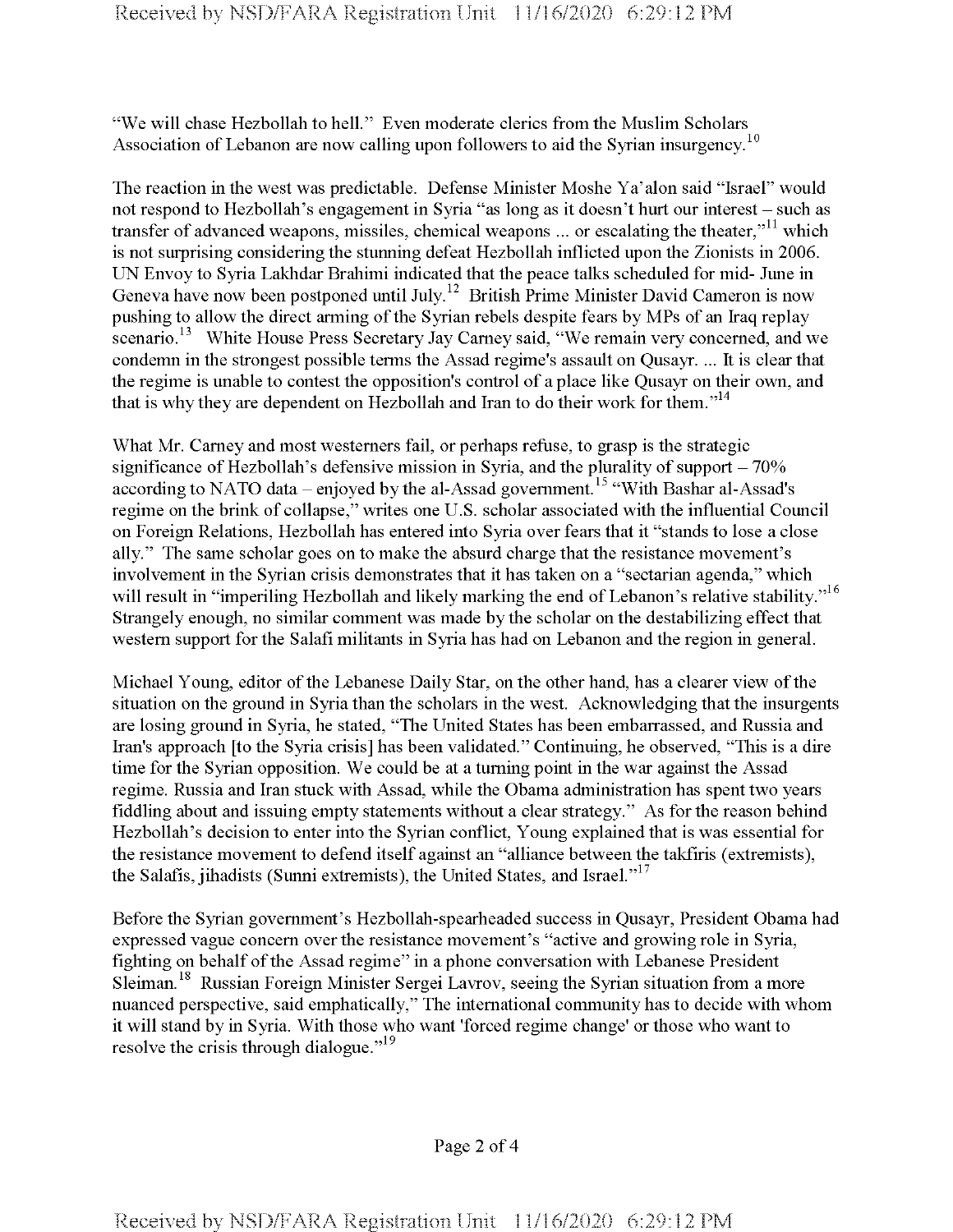After a recent trip to the Middle East to meet with heads of state and the "Syrian Opposition," U.S. Senator John McCain, underscoring ambiguous U.S. policy towards Syria, declared, "The only power that is not fully committed in this region is us.<sup>320</sup> Commenting on this apparent American policy vacillation, Ali Rizk, Beirut bureau chief for Press TV, speculated that the U.S. position on Syria might actually be shifting towards that of Russia in calling for a negotiated political settlement.<sup>21</sup>

Avoiding a definitive statement on the Obama administration's response to the latest developments in Syria now that Hezbollah is clearly in the picture, White House Press Secretary Carney, when pressed for answers by reporters, said that he thought the use of chemical weapons by the Assad government - rather than Hezbollah's open involvement - would be what the U.S. president would consider a "game changer."<sup>22</sup> However, despite recent reports alleging that Obama had asked the U.S. military to develop plans for a no-fly zone over Syria, Pentagon officials denied that the U.S. president had made any such request.<sup>23</sup>

In any event, if Washington still remains fuzzy about what its policy should be towards Syria, and the recent victory at Qusayr was insufficient to qualify as a game changer in Obama's opinion, then perhaps he should have someone in his regime pick up the phone and consult with Tehran for further clarification and advice.

## **Endnotes**

<sup>1</sup> "Sheikh Qaouk: Resistance Balance at Its Best," *Alahednews*, 6 June 2013, accessed 6 June 2013, http://english.alahednews.com.lb/essaydetails.php?eid=23338&cid=385#.UbCtoEAz0\_Y.

<sup>&</sup>lt;sup>2</sup> Martin Chulov, "Syrian town of Qusair falls to Hezbollah in breakthrough for Assad," *Guardian*, 5 June 2013, accessed 6 June 2013, http://www.guardian.co.uk/world/2013/jun/05/syria-army-seizes-qusair.

<sup>3</sup> "Lebanese Hezbollah attacks in Syria draw response," *Washington Guardian,* 31 May 2013, accessed 6 June 2013, http://www.washingtonguardian.com/lebanese-hezbollah-attacks-svria-draw-response.

<sup>4</sup> Albert Aji And Zeina Karam, "After Qusair, Syrian army sets sights on heartland," *Associated Press* on Yahoo News, 6 June 2013, accessed 6 June 2013, http://news.vahoo.com/qusair-svrian-armv-sets-sights-heartland-205614240.html.

<sup>5</sup> Lauren Williams, "Shiites reel at desecration ofholy shrine," *Daily Star,* 4 May 2013, accessed 6 June 2013, http://www.dailystar.com.lb/News/Middle-East/2013/May-04/215963-shiites-reel-at-desecration-of-holyshrine.ashx.

<sup>6</sup> "Gulfstates 'may place Hezbollah on terror list'," *Egypt Independent,* 30 May 2013, accessed 6 June 2013, <sup>7</sup> "Bahrain Interior Minister Orders Investigation of Hizbullah Activities," Alahednews, 6 June 2013, accessed 6

June 2013, http://english.alahednews.com.lb/essaydetails.php?eid=23333&cid=387#.UbELNUAz0 Y.

<sup>&</sup>lt;sup>8</sup> Martin Chulov, "Syrian town of Qusair falls to Hezbollah in breakthrough for Assad," ibid.

<sup>&</sup>lt;sup>9</sup> "Yusuf al-Qaradawi urges Sunnis to join Syria war," *Egypt Independent*, 1 June 2013, accessed 6 June 2013, http://www.egyptindependent.com/news/yusuf-al-qaradawi-urges-sunnis-join-syria-war.

 $10$  Mona Yacoubian, "Hezbollah's Gamble in Syria: The Dangerous Calculation Behind the Group's Decision to Back Assad," *Foreign Affairs,* Council on Eoreign Affairs, 2 June 2013, accessed 6 June 2013, http://www.foreignaffairs.com/articles/139430/mona-vacoubian/hezbollahs-gamble-in-svria.

<sup>11</sup> Jonathan Lis, "Israel's defense minister: Hezbollah moving elite fighters into Syria," *Haaretz,* 3 June 2013, accessed 6 June 2013, http://www.haaretz.com/news/diplomacv-defense/israel-s-defense-minister-hezbollahmoving-elite-fighters-into-syria-1.527481.

 $12$  Martin Chulov, "Syrian town of Qusair falls to Hezbollah in breakthrough for Assad," ibid.

<sup>&</sup>lt;sup>13</sup> Nicholas Watt, "Ministers fear Blair 'parallels' as David Cameron pushes to arm Syrian rebels," *Guardian*, 6 June 2013, accessed 6 June 2013, http://www.guardian.co.uk/politics/2013/iun/06/blair-parallels-cameron-arms-syriarebels.